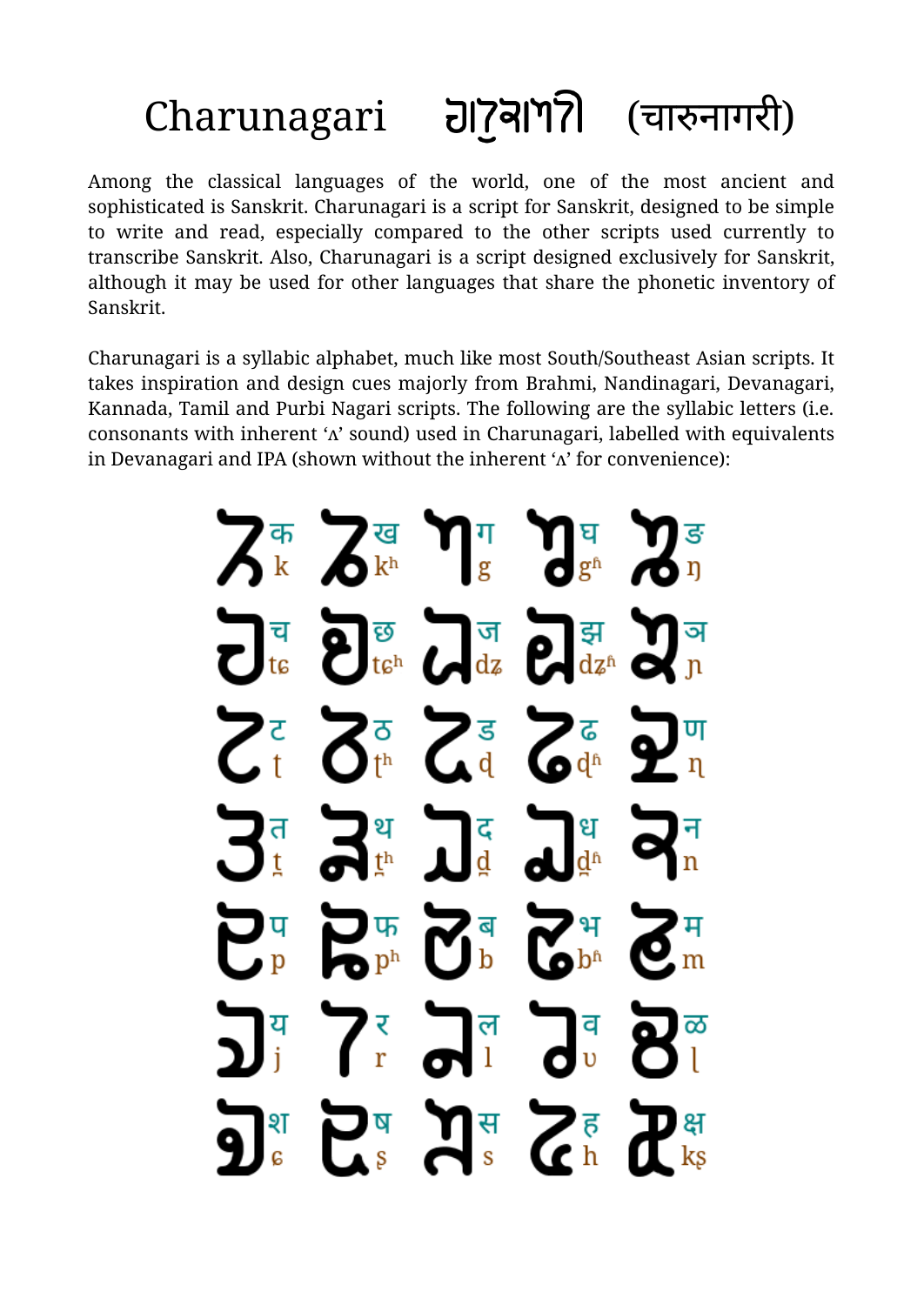All the letters are designed to have a horizontal top-line (occasionally having a cusp in the middle) with an upturned end at the top-left corner. Every letter is written starting at this upturned corner and completed using a single continuous stroke.

Apart from the letters shown above, there is a 'null' letter which has no consonant sound. On its own, the null letter assumes the sound of its inherent ' $\Lambda$ ', but different marks can be placed above, below and/or to its right to change the vowel sound. These vowel marks can also be placed on other letters to change their inherent 'ʌ' sound to the mark's respective vowel sound. The following image shows the null letter (labelled as 'ʌ') and all vowel marks in Charunagari (with equivalents in Devanagari and IPA):



The vowel marks have been shown on a greyed-out null consonant, which implies that the latter can be replaced with any other letter. The mark labelled as 'DUB' is used to double the letter it is attached to albeit it is never actually used on the null letter. The mark labelled as [ ं ] is the anusvara mark. When the anusvara occurs at the end of a word, it assumes the sound of 'm' [म]. The mark labelled as  $\lceil \frac{3}{2} \rceil$  is the chandrabindu, which nasalizes the vowel sound of the letter it is connected to. The mark labelled as  $\lceil \circ \cdot \rceil$  is the visarga. The mark labelled as  $\lceil \circ \rceil$  is the halanta, which is used to remove the inherent  $\Lambda$  of the letter.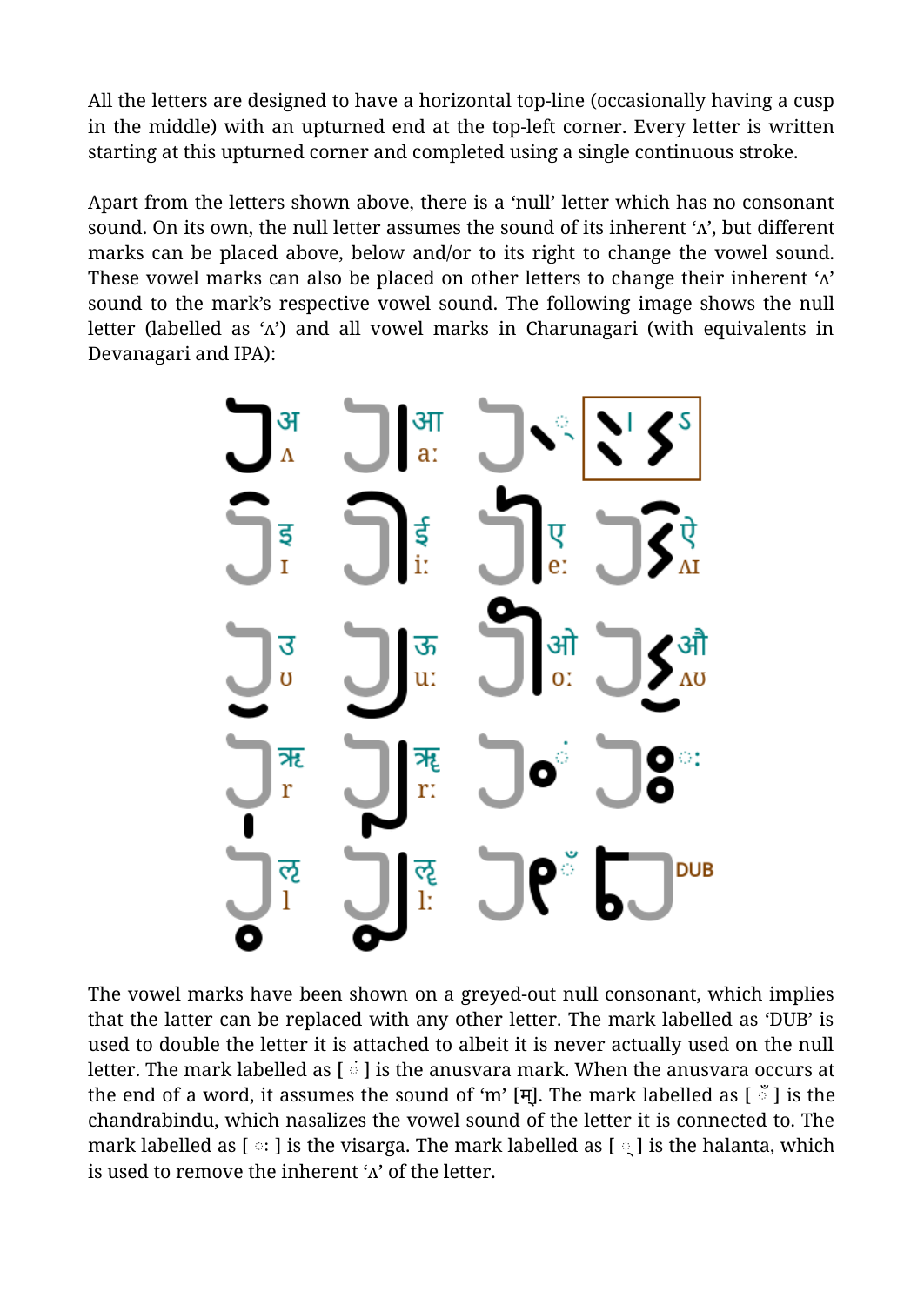The brown box at the top-right of the image shows marks that aren't attached to letters. The one on the left is the sentence break mark and the one on the right is the 'avagraha' mark, used in Sanskrit to indicate disappearance of 'ʌ' sound when 2 words are joined.

Forming consonant clusters is simple in Charunagari. Here, the letters that are to be joined together are just juxtaposed horizontally, then the upturned corner of each of these letters, other than the first one, is 'ironed-out'. 'Ironing out' involves flattening the upturned corner of the letter and connecting it to the previous letter in such a way as to be continuous with the previous letter's topline:



**EXAMPLES OF LETTER CONJUNCTIONS** 

There is one exception to the ironing-out process, as highlighted in the image above. The last letter in the abugida, labelled as 'kʂ' is a commonly used conjunct consonant pair in Sanskrit which is often treated as its own letter in the language, so Charunagari has a special glyph for it. This sound can be created by pronouncing 'k' and 'ʂ' sounds successively, yet instead of just juxtaposing and 'ironing' these letters, the special glyph for 'kʂ' is used in Charunagari. In principle, this letter is similar to what 'X' is in English. This is the only exception to the ironing-out process in Charunagari.

At the bottom of the image is shown the Charunagari symbol for OM [ॐ] and how it can be written out with vowels and marks. As seen here, the vertical line mark, normally used for the 'aː' vowel, can also be used as the pluta vowel extension mark when used in addition to any long vowel mark.